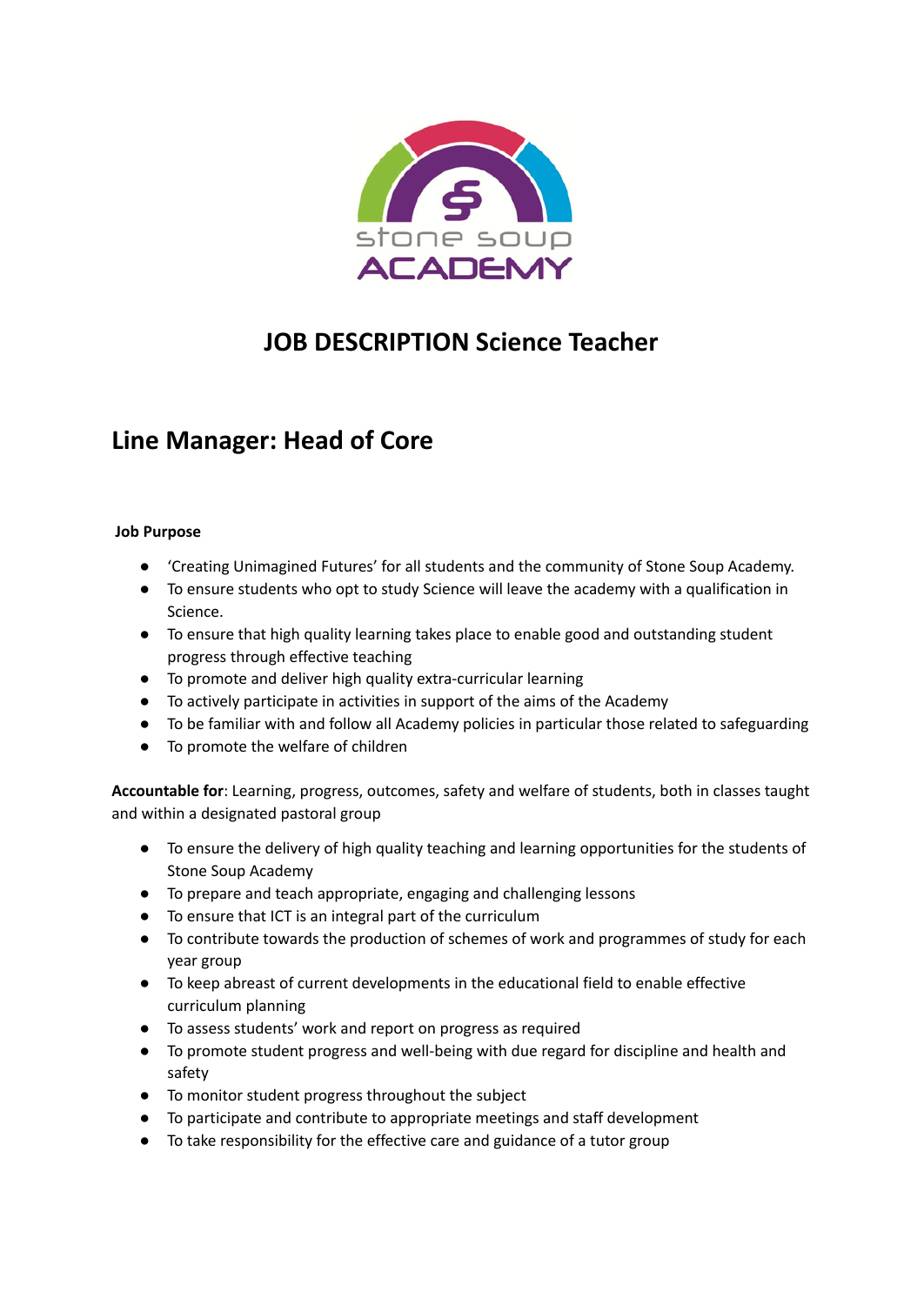- **●** To effectively monitor the academic performance of students within a designated tutor group
- To work closely with parents/carers
- To promote the Academy within the community
- To demonstrate a keen interest in the life of the Academy
- To deliver Science at all levels
- To complete data tracking and reports for your area.
- To work closely with the intervention staff and ensure that interventions are delivered effectively and progress is measured
- To report regularly to the SENCO on progress of students
- Any other duties as reasonable requested by the Principal

#### **As a member of staff at Stone Soup Academy you are expected:**

- To work in accordance with, and in support of the Academy's vision and values
- To contribute to the Academy's ethos by setting a good example to colleagues and young people
- **●** To take part in performance management activities and reviews as required by the Academy's policy and use the process to develop your personal and professional effectiveness
- Any other duties as reasonable requested by the Principal

### **Person Specification**

- QUALIFICATIONS A graduate or equivalent, preferably in Science Qualified Teacher Status preferably in Science
- EXPERIENCE Proven experience of successful delivery of GCSE or BTEC Science
- PROFESSIONAL KNOWLEDGE AND **SKILLS** An understanding of the needs of, and barriers to learning for students in an alternative provision across the ability range.

A good knowledge of the strategies to support students in the classroom.

A teacher who can inspire and enthuse students and who uses a range of teaching and learning strategies for effective delivery.

An understanding of the criteria employed in determining student progress.